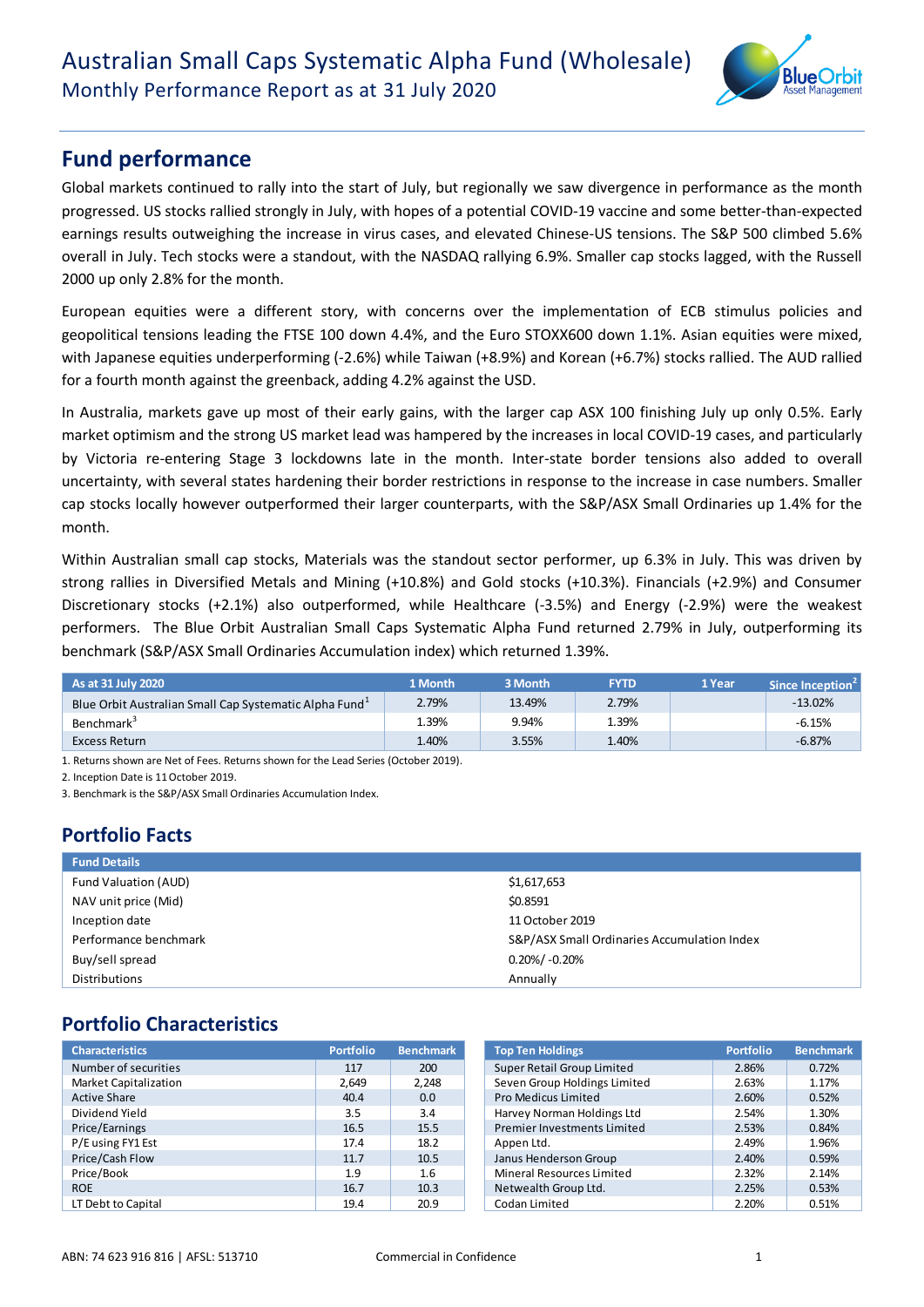# Australian Small Caps Systematic Alpha Fund (Wholesale) Monthly Performance Report as at 31 July 2020



| <b>Five Largest Overweight Positions</b>  |                  |                  |               |  |  |  |  |  |
|-------------------------------------------|------------------|------------------|---------------|--|--|--|--|--|
| <b>Security</b>                           | <b>Portfolio</b> | <b>Benchmark</b> | <b>Active</b> |  |  |  |  |  |
| Super Retail Group Limited                | 2.86%            | 0.72%            | 2.14%         |  |  |  |  |  |
| Pro Medicus Limited                       | 2.60%            | 0.52%            | 2.08%         |  |  |  |  |  |
| Janus Henderson Group                     | 2.40%            | 0.59%            | 1.80%         |  |  |  |  |  |
| Netwealth Group Ltd.                      | 2.25%            | 0.53%            | 1.72%         |  |  |  |  |  |
| Codan Limited                             | 2.20%            | 0.51%            | 1.69%         |  |  |  |  |  |
|                                           |                  |                  |               |  |  |  |  |  |
| <b>Five Largest Underweight Positions</b> |                  |                  |               |  |  |  |  |  |
| <b>Security</b>                           | <b>Portfolio</b> | <b>Benchmark</b> | <b>Active</b> |  |  |  |  |  |
| Perseus Mining Limited                    | 0.00%            | 0.93%            | $-0.93%$      |  |  |  |  |  |
| <b>Vocus Group Limited</b>                | 0.00%            | 0.93%            | $-0.93%$      |  |  |  |  |  |
| <b>IRESS Limited</b>                      | 0.00%            | 0.94%            | $-0.94%$      |  |  |  |  |  |
| <b>IDP Education Ltd.</b>                 | 0.16%            | 1.15%            | $-0.99%$      |  |  |  |  |  |



## **Alpha Signal Attribution**

| <b>Alpha Signal</b>                                     | 1 Month<br><b>Return</b> | 1 Month<br><b>Excess</b> | 2 Year<br><b>Annualised</b> | 2 Year<br><b>Annualized</b><br><b>Excess Return Tracking Error</b> | 2 Year<br><b>Information</b><br>Ratio |
|---------------------------------------------------------|--------------------------|--------------------------|-----------------------------|--------------------------------------------------------------------|---------------------------------------|
| <b>Small Ordinaries</b>                                 | 1.39%                    |                          |                             |                                                                    |                                       |
| Defensive Alpha Signal                                  | $-0.14%$                 | $-1.53%$                 | 1.33%                       | 4.58%                                                              | 0.28                                  |
| <b>Quality Alpha Signal</b>                             | 1.84%                    | 0.45%                    | 5.26%                       | 6.72%                                                              | 0.77                                  |
| <b>Trend Alpha Signal</b>                               | 4.08%                    | 2.69%                    | 1.86%                       | 6.14%                                                              | 0.30                                  |
| Value Alpha Signal                                      | 0.55%                    | $-0.84%$                 | $-1.68%$                    | 7.23%                                                              | $-0.23$                               |
| Diversified Alpha Signal                                | 2.11%                    | 0.72%                    | 1.52%                       | 3.39%                                                              | 0.44                                  |
| Systematic Alpha Portfolio (Model)                      | 2.46%                    | 1.06%                    | $-2.78%$                    | 4.69%                                                              | $-0.58$                               |
| Blue Orbit Australian Small Caps Systematic Alpha Fund* | 2.86%                    | 1.47%                    | N/A                         | N/A                                                                | N/A                                   |

\*Fund Returns in this table is shown Gross of Fees.

The Blue Orbit Systematic Alpha process is built from individual underlying Alpha Signals, developed using proprietary internal quantitative research processes. The individual Signals are well diversified with low to negative correlations, and designed to outperform in differing market environments.

The Diversified Alpha Signal is the combination of the individual underlying Alpha Signals, and is used as the main alpha input to construct the portfolio.

The Systematic Alpha Model is the target model portfolio that the strategy is traded towards. This model is a theoretical target, and its returns do not include fees or transaction costs.

The returns shown here for the Blue Orbit Systematic Alpha Fund are the gross returns of the live Fund for the relevant period, shown after transaction costs but before management or performance fees.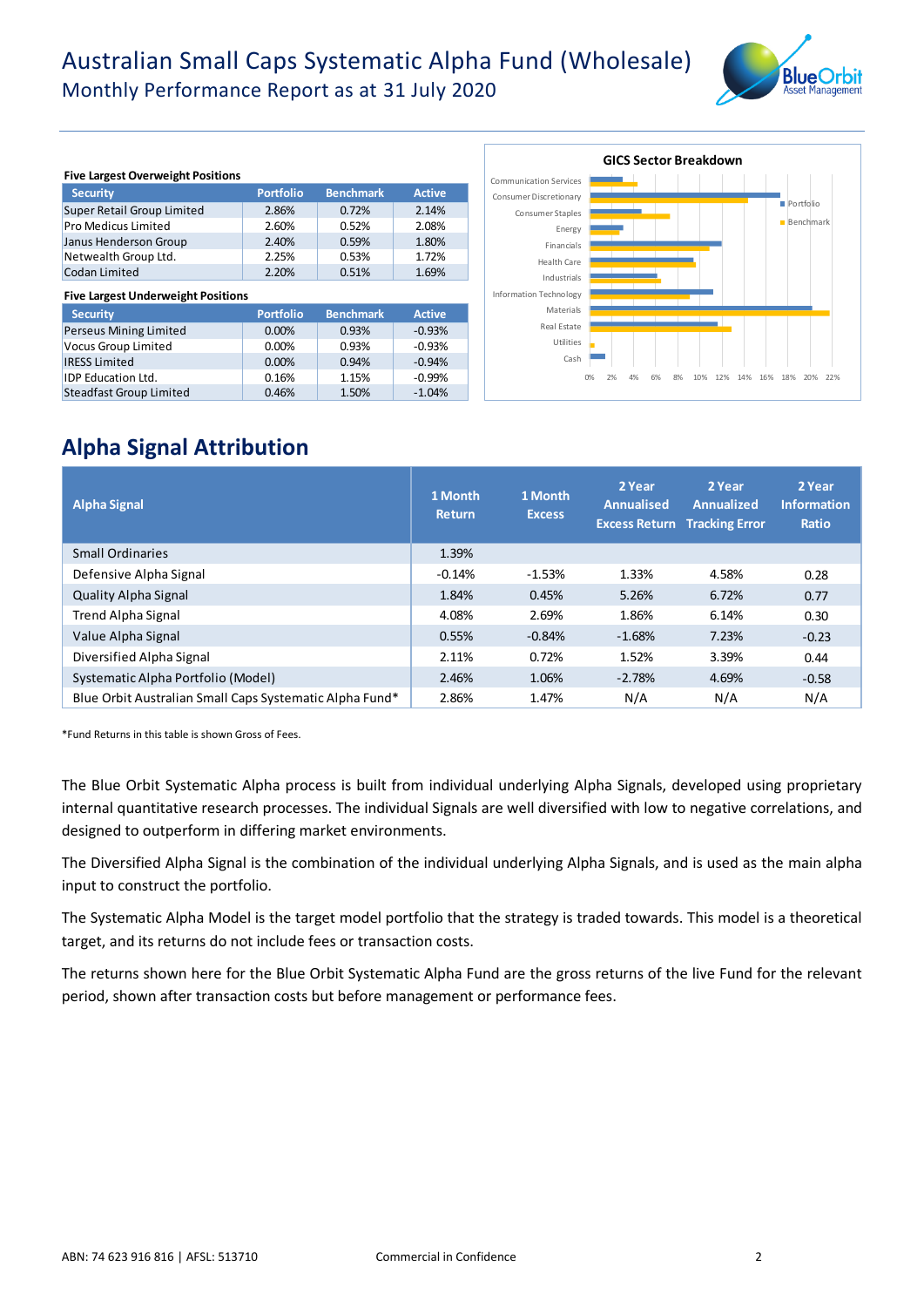

### **Sector Attribution**

|                               | <b>ASX Small Systematic</b> |                     |                                  |                   | <b>S&amp;P/ASX Small Ordinaries</b> |                                  | <b>Attribution</b> |                            |              |
|-------------------------------|-----------------------------|---------------------|----------------------------------|-------------------|-------------------------------------|----------------------------------|--------------------|----------------------------|--------------|
| <b>Sector Attribution</b>     | Average<br>Weight           | <b>Total Return</b> | Contribution<br><b>To Return</b> | Average<br>Weight | <b>Total Return</b>                 | Contribution<br><b>To Return</b> | Allocation         | Selection +<br>Interaction | <b>Total</b> |
| <b>Consumer Discretionary</b> | 17.29%                      | 7.31%               | 1.21%                            | 14.11%            | 2.08%                               | 0.30%                            | 0.01%              | 0.85%                      | 0.86%        |
| <b>Information Technology</b> | 11.03%                      | 7.68%               | 0.82%                            | 9.17%             | 1.79%                               | 0.16%                            | 0.01%              | 0.62%                      | 0.63%        |
| <b>Communication Services</b> | 2.95%                       | 4.42%               | 0.12%                            | 4.36%             | 0.01%                               | 0.00%                            | 0.02%              | 0.11%                      | 0.13%        |
| Industrials                   | 6.28%                       | $-1.60%$            | $-0.07%$                         | 6.57%             | $-2.68%$                            | $-0.17%$                         | 0.02%              | 0.08%                      | 0.09%        |
| <b>Consumer Staples</b>       | 4.80%                       | 1.41%               | 0.09%                            | 7.45%             | 0.36%                               | 0.03%                            | 0.03%              | 0.06%                      | 0.09%        |
| <b>Financials</b>             | 11.32%                      | 3.40%               | 0.35%                            | 10.97%            | 2.85%                               | 0.30%                            | $-0.01%$           | 0.06%                      | 0.05%        |
| <b>Real Estate</b>            | 11.68%                      | $-0.62%$            | $-0.08%$                         | 12.96%            | $-0.50%$                            | $-0.05%$                         | 0.03%              | $-0.01%$                   | 0.02%        |
| <b>Utilities</b>              | 0.09%                       | $-4.04%$            | $-0.01%$                         | 0.46%             | $-2.13%$                            | $-0.01%$                         | 0.01%              | 0.00%                      | 0.01%        |
| <b>Health Care</b>            | 9.39%                       | $-4.42%$            | $-0.41%$                         | 9.83%             | $-3.51%$                            | $-0.34%$                         | 0.04%              | $-0.08%$                   | $-0.04%$     |
| Energy                        | 3.21%                       | $-8.37%$            | $-0.26%$                         | 2.82%             | $-2.91%$                            | $-0.08%$                         | $0.00\%$           | $-0.18%$                   | $-0.18%$     |
| <b>Materials</b>              | 19.96%                      | 5.51%               | 1.05%                            | 21.31%            | 6.25%                               | 1.25%                            | $-0.07\%$          | $-0.14%$                   | $-0.20%$     |
| Cash                          | 2.01%                       | 0.00%               | 0.00%                            | 0.00%             | 0.00%                               | 0.00%                            | $-0.05%$           | $0.00\%$                   | $-0.05%$     |
| <b>Total</b>                  | 100%                        | 2.82%               | 2.82%                            | 100%              | 1.39%                               | 1.39%                            | 0.05%              | 1.37%                      | 1.43%        |

### **Size Attribution**

|                               | <b>ASX Small Systematic</b> |                          |                                  |                   | <b>S&amp;P/ASX Small Ordinaries</b> |                                  | <b>Attribution</b> |           |              |
|-------------------------------|-----------------------------|--------------------------|----------------------------------|-------------------|-------------------------------------|----------------------------------|--------------------|-----------|--------------|
| <b>Size Attribution</b>       | Average<br>Weight           | <b>Total Return</b>      | Contribution<br><b>To Return</b> | Average<br>Weight | <b>Total Return</b>                 | Contribution<br><b>To Return</b> | Allocation         | Selection | <b>Total</b> |
| Total                         | 100.00                      | 2.82                     | 2.82                             | 100.00            | 1.39                                | 1.39                             | 0.03               | 1.40      | 1.43         |
| Market Cap Quintile 1 (Large) | 48.40                       | 2.71                     | 1.35                             | 38.39             | 1.29                                | 0.51                             | $-0.02$            | 0.68      | 0.65         |
| Market Cap Quintile 2         | 24.70                       | 4.90                     | 1.18                             | 27.15             | 2.01                                | 0.54                             | $-0.00$            | 0.69      | 0.69         |
| <b>Market Cap Quintile 3</b>  | 13.49                       | $-3.32$                  | $-0.45$                          | 16.88             | $-0.84$                             | $-0.13$                          | 0.08               | $-0.34$   | $-0.25$      |
| Market Cap Quintile 4         | 9.91                        | 8.34                     | 0.75                             | 11.13             | 4.57                                | 0.49                             | $-0.05$            | 0.35      | 0.31         |
| Market Cap Quintile 5 (Small) | 1.49                        | 0.77                     | $-0.00$                          | 6.45              | $-0.02$                             | $-0.00$                          | 0.07               | 0.01      | 0.08         |
| Cash                          | 2.01                        | $\overline{\phantom{m}}$ | --                               | --                | $- -$                               | ۰.                               | $-0.04$            | --        | $-0.04$      |
|                               |                             |                          |                                  |                   |                                     |                                  |                    |           |              |

## **Stock Attribution**

|                                              |                   | <b>ASX Small Systematic</b> |                                  | <b>S&amp;P/ASX Small Ordinaries</b> | <b>Attribution</b>  |                           |                     |
|----------------------------------------------|-------------------|-----------------------------|----------------------------------|-------------------------------------|---------------------|---------------------------|---------------------|
| <b>Stock Attribution</b>                     | Average<br>Weight | <b>Total Return</b>         | Contribution<br><b>To Return</b> | Average<br>Weight                   | <b>Total Return</b> | Contribution<br>To Return | <b>Total Effect</b> |
| Top 5                                        |                   |                             |                                  |                                     |                     |                           |                     |
| Netwealth Group Ltd.                         | 2.04%             | 34.02%                      | 0.58%                            | 0.48%                               | 33.89%              | 0.13%                     | 0.42%               |
| Data#3 Limited.                              | 1.90%             | 24.61%                      | 0.39%                            | 0.42%                               | 24.45%              | 0.09%                     | 0.29%               |
| Codan Limited                                | 2.10%             | 16.37%                      | 0.31%                            | 0.49%                               | 16.36%              | 0.07%                     | 0.22%               |
| Super Retail Group Limited                   | 3.18%             | 10.33%                      | 0.30%                            | 0.65%                               | 10.31%              | 0.07%                     | 0.20%               |
| Kogan.com Ltd.                               | 2.39%             | 7.42%                       | 0.28%                            | 0.56%                               | 13.18%              | 0.07%                     | 0.18%               |
| Bottom 5                                     |                   |                             |                                  |                                     |                     |                           |                     |
| Genworth Mortgage Insurance Australia Ltd    | 0.66%             | $-18.12%$                   | $-0.13%$                         | 0.20%                               | $-18.12%$           | $-0.04%$                  | $-0.10%$            |
| Viva Energy Group Ltd.                       | 1.76%             | $-12.03%$                   | $-0.22%$                         | 0.95%                               | $-11.54%$           | $-0.11%$                  | $-0.11%$            |
| Perseus Mining Limited                       | 0.00%             | 0.00%                       | 0.00%                            | 0.86%                               | 17.18%              | 0.13%                     | $-0.12%$            |
| Janus Henderson Group PLC Shs Chess Deposite | 2.50%             | $-5.94%$                    | $-0.15%$                         | 0.62%                               | $-5.94%$            | $-0.04%$                  | $-0.14%$            |
| Pro Medicus Limited                          | 2.63%             | -9.57%                      | $-0.25%$                         | 0.54%                               | $-9.60%$            | $-0.05%$                  | $-0.23%$            |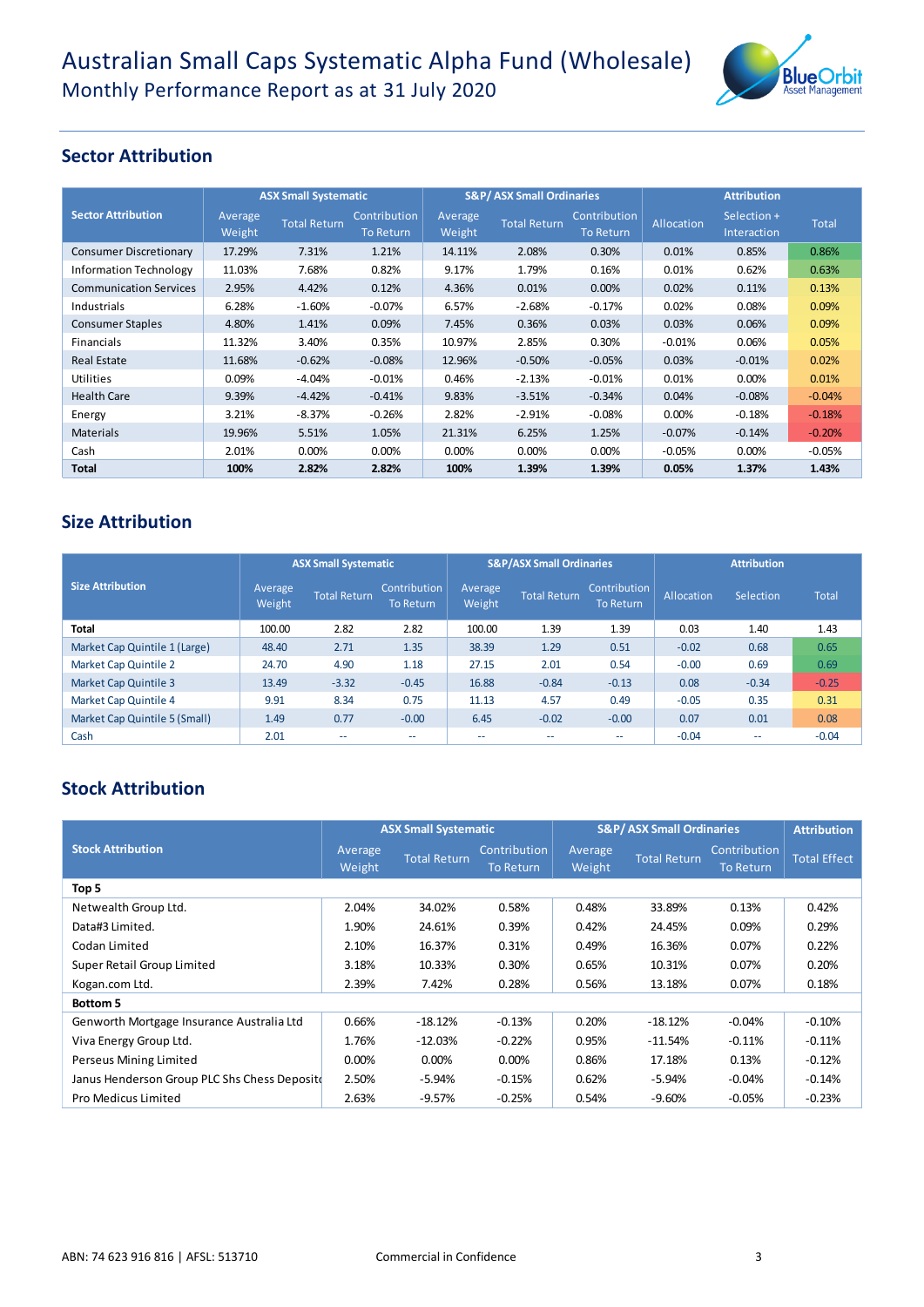

### **Performance Commentary**

#### **Defensive Alpha Signal**

The Defensive Alpha Signal underperformed the Benchmark by 1.5% in July.

The signal's underweight to and stock selection within Materials was a key contributor to its underperformance, detracting over 1% overall. A large underweight position in strongly rallying gold stocks hurt overall performance. The signal also had overweight positions in poorly performing Unibail Rodamco-Westfield (-10.4%) and ADBRI Limited (- 30.5%).

Generally we expect this signal to underperform in an up market scenario, as its defensive characteristics are better placed to outperform in a down marker scenario.

#### **Quality Alpha Signal**

The Quality Alpha Signal outperformed the Benchmark, with an excess return of 0.45% in July. Much of the signal's outperformance came from its stock selection within Financials, particularly within the Asset Management subindustry. The signal was overweight to strongly performing Netwealth Group (+33.9%) and HUB24 Ltd (+43.4%).

Good stock selection within the Information Technology sector also added value, with the top contributors being overweights to Data#3 Limited (+24.5%) and Codan Limited (+16.4%).

Materials was the key sector detractor for the Quality Alpha signal in July. The Signal did not hold Mineral Resources Limited (+21.6%), Pilbara Minerals Limited (+40%) or Orocobre Limited (+28.6%).

The growth tilt of our Quality Alpha signal generally sees this outperform in a rising market environment, which we saw over the month of July.

#### **Trend Alpha Signal**

The Trend Alpha Signal saw a strong outperformance in July, outperforming the benchmark by 2.7%.

The signal's outperformance was primarily due to strong stock selection in the Consumer Discretionary and Information Technology sectors. The Signal did no hold IDP Education (-14.1%), and was overweight in A.P.Eagers Ltd (+20.2%), Breville Group (+13.4%) and Kogan Limited (+13.2%). Within IT, an overweight to Appen Ltd (+5.1%) also added value.

The signal outperformed across a majority of sectors, with Energy, Financials and Utilities collectively detracting only 0.12% from performance.

#### **Diversified Alpha Signal**

The Diversified Alpha signal outperformed in July, with an excess return of 0.72% over the Benchmark.

The outperformance of 2 out of 3 of its underlying component signals in July saw the Diversified signal also outperform the Benchmark. The Diversified signal benefited from strong stock selection within Consumer Discretionary and IT, with overweights to Kogan Ltd (+13.2%), Super Retail Group (+10.3%), and Data#3 Ltd (+24.5%) among the key contributors. Materials detracted some value in July, as the signal did not hold the strongly performing Perseus Mining Limited (+17.2%) or Orocobre Limited (+28.6%), and had a small overweight position to ADBRI Limited (-30.5%).

#### **Value Alpha Signal**

The Value Alpha Signal is not currently in the model, but is managed as a paper portfolio in FactSet. The Value Alpha Signal underperformed the Small Ordinaries in July by 0.84%. July was a difficult month for the value

style in the small caps market, with naïve Dividend Yield and P/E factors showing large underperformances against the Benchmark. Materials was the key detractor for Value in July, with the signal underweight Mineral Resources Limited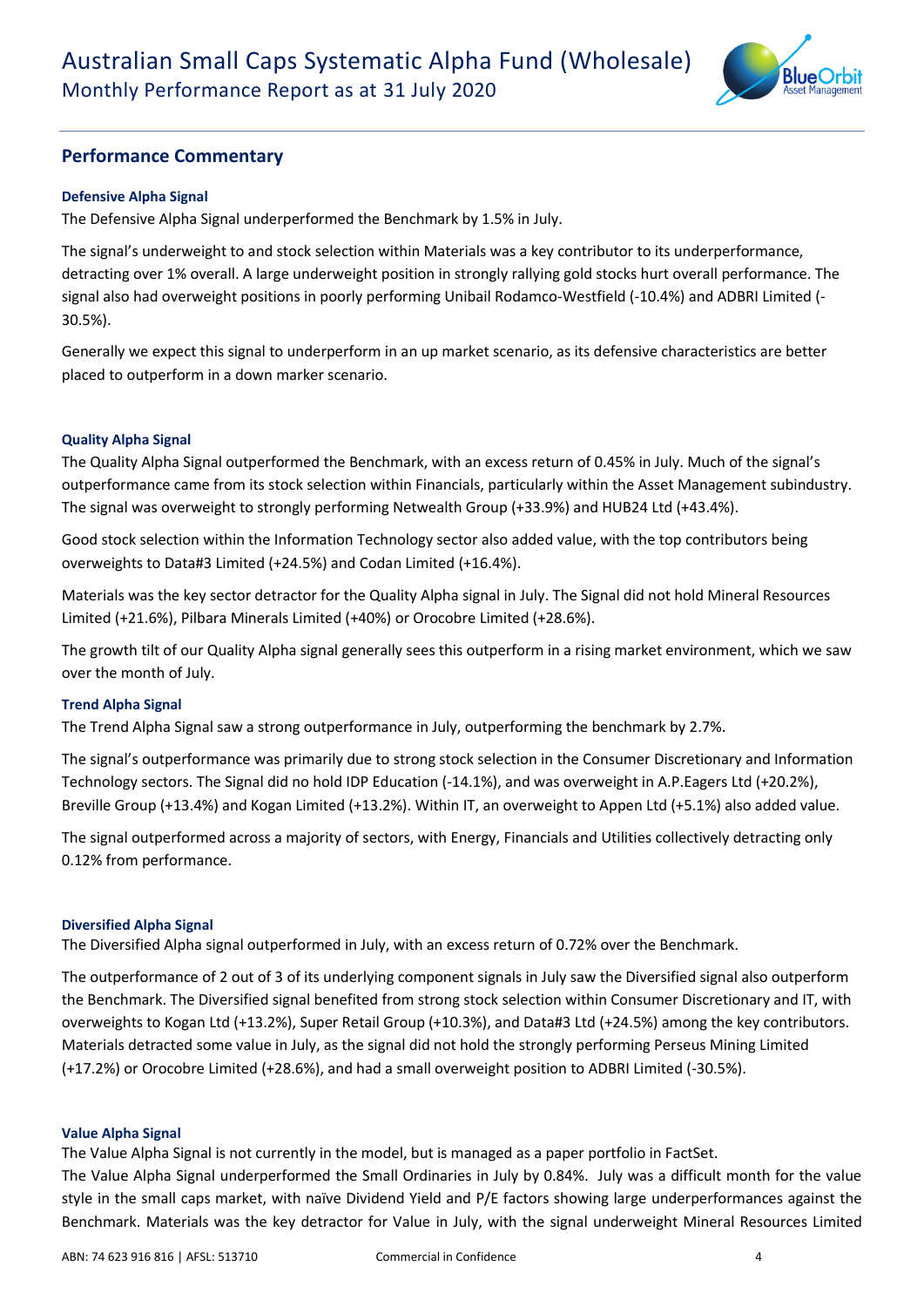

(+21.6%), and not holding Pilbara Minerals (+40%) or Orocobre Limited (+28.6%). Overweight positions in oOh Media Ltd (-17.6%) and Genworth Mortgage Insurance (-18.1%) also detracted over the month.

#### **Systematic Model versus Diversified Alpha Signal**

The Systematic Model outperformed the Diversified Alpha Signal by 0.35% in July, and outperformed the Benchmark by 1.06%.

The majority of the Model's outperformance against the Benchmark was due to strong stock selection. Size allocation was fairly neutral in July, as the distribution of returns was less linear in July than in June. The Model was underweight the smallest quintile of stocks, which were among the weakest performers (-0.60%). Overweighting the largest quintile of stocks additionally did add value, with this segment up 2.03% in July. The second smallest quintile of stocks was the strongest performer (up 5% in July), with the Model's larger capitalisation tilt seeing a smaller weighting to these stocks.

However, strong stock selection in the best performing quintiles of the market added most of the value, with stock selection adding 1% of the total outperformance over the Benchmark.

Relative to the Diversified Alpha Signal, the Systematic Model outperformed primarily due to the more concentrated positions. Increased weights in Netwealth, Codan, Data#3, and Super Retail added value, as did reduced weights in IDP Education, Corporate Travel, and ADBRI. The only significant detractors were the increased weights in Pro Medicus (- 9.6%), and Janus Henderson (-5.9%).

#### **Blue Orbit Systematic Alpha Fund Performance**

The Fund returned a gross performance of 2.86% in July, an outperformance over its Benchmark of 1.5%.

The Fund's outperformance in June was again almost entirely due to strong stock selection, with the Fund's sector constraints leading to near-zero sector allocation effect on performance. Stock selection in the Consumer Discretionary and Information Technology sectors added the most value, with the Fund's top contributors being overweight positions to Data#3 Limited (+24.5%), Codan Limited (+16.4%) and Super Retail Group (+3.2%). Financials stocks also added value, with the Fund's overweight to Netwealth Group (+33.9%) the largest single stock contributor to outperformance.

The live Fund also had an outperformance of 0.33% against its Systematic model target over the month.

#### **Signal Performance During the Month**

The following chart shows the cumulative excess performance of the Alpha Signals during the month. Trend was the clear standout performer over the month, with only a small drawdown mid-month that coincided with a brief rally in Value. Value overcame some of its early losses as the month progressed, but remained underwater for the entire month of July. Similarly Defensive had a poor month, ending the month near its lows as the market rallied.

The intra-month volatility of the signals has been an enduring trend throughout the last few months, with us seeing regular reversals after 1-2 weeks of a trend. The volatility in individual signals again highlights the importance of signal diversification- which can clearly be seen in the smoother, steadier outperformance of the Fund and its underlying Diversified Alpha Signal in July.